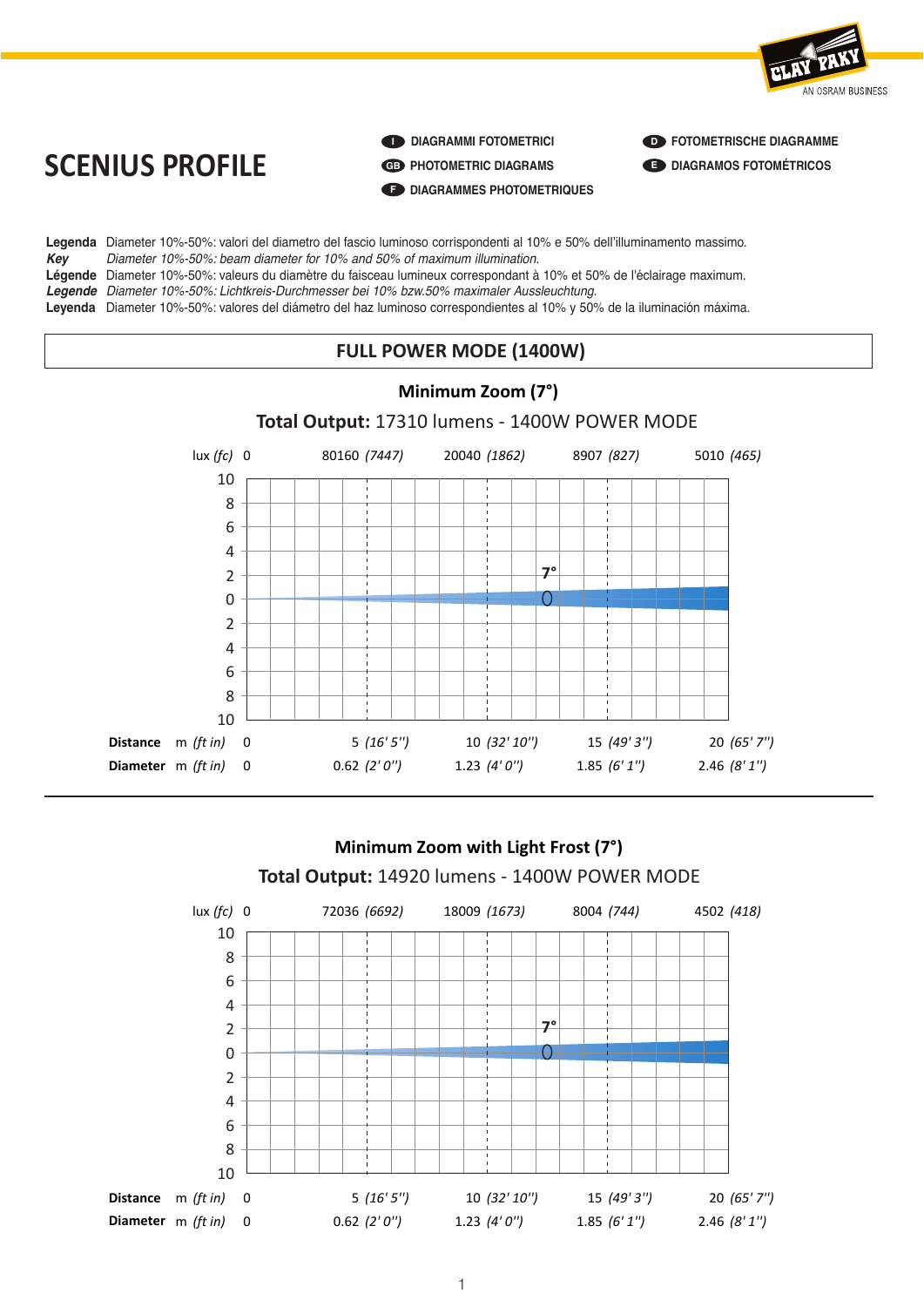

**I DIAGRAMMI FOTOMETRICI GB PHOTOMETRIC DIAGRAMS F DIAGRAMMES PHOTOMETRIQUES** 

**D FOTOMETRISCHE DIAGRAMME E DIAGRAMOS FOTOMÉTRICOS**





**Schematics** 

 $\overline{\phantom{a}}$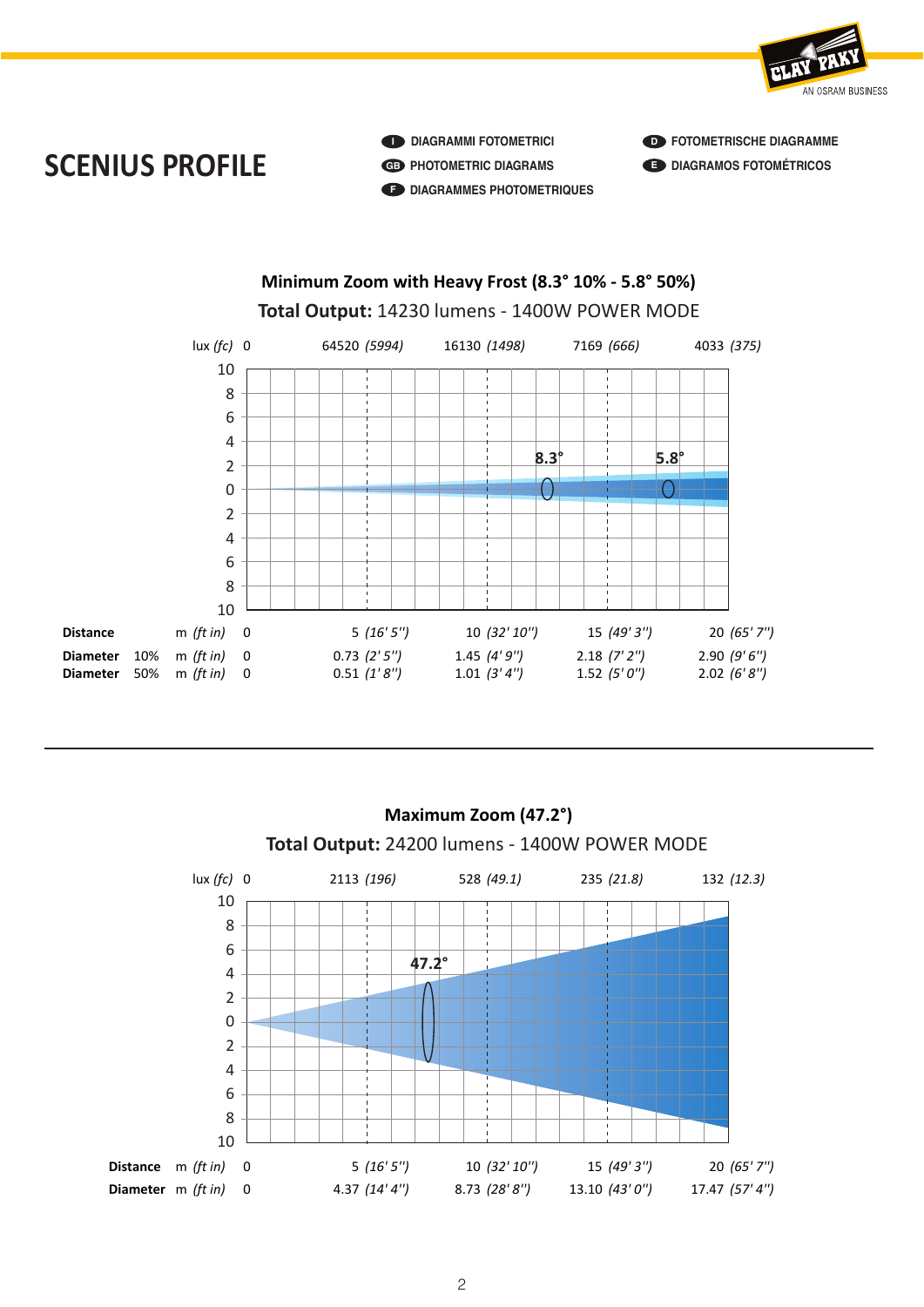

**I DIAGRAMMI FOTOMETRICI GB PHOTOMETRIC DIAGRAMS F DIAGRAMMES PHOTOMETRIQUES**  **D FOTOMETRISCHE DIAGRAMME E DIAGRAMOS FOTOMÉTRICOS**



**Schematics** 

0 1756 *(163)* 439 *(40.8)* 195 *(18.1)* 110 *(10.2)* **Total Output:** 20460 lumens - 1400W POWER MODE **Maximum Zoom with Heavy Frost (52.7° 10% - 42.1° 50%)** lux *(fc)* 8 0 1756 *(163)* 439 *(40.8)* 195 *(18.1)* 110 *(10.2)* **Distance** m *(ft in)* 0 5 *(16' 5'')* 10 *(32' 10'')* 15 *(49' 3'')* 20 *(65' 7'')* **Diameter** 10% m (ft in) 0 4.95 (16' 3") 9.90 (32' 6") 14.85 (48' 9") 19.80 (65' 0") lux *(fc)* 10 6 4 2 0 2 4 6 8 10 0 70800 *(6577)* 17700 *(1644)* 7867 *(731)* 4425 *(411)*  $\downarrow$ **52.7° 42.1°**

**Diameter** 50% m *(ft in)* 0 3.85 *(12' 8'')* 7.70 *(25' 3'')* 11.55 *(37' 11'')* 15.40 *(50' 6'')* 

**Diameter** 50% m *(ft in)* 0 3.85 *(12' 8")* 7.70 *(25' 3")* 11.55 *(37' 11")* 15.40 *(50' 6")* 

**er** 50% m *(ft in)* 0 3.85 *(12' 8'')* 7.70 *(25' 3'')* 11.55 *(37' 11'')* 15.40 *(50' 6'')*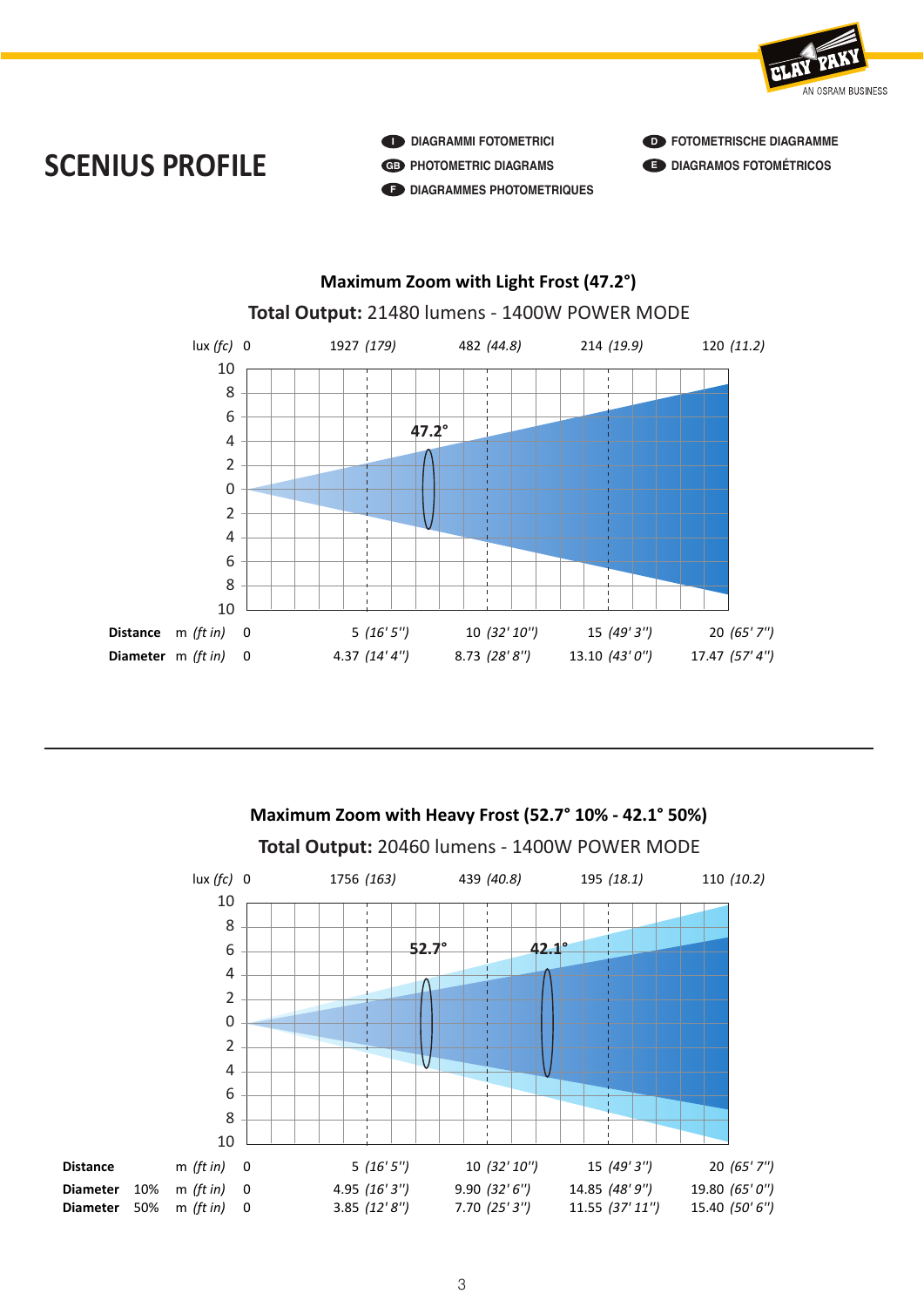

*Key Diameter 10%-50%: beam diameter for 10% and 50% of maximum illumination.*

 $\bullet$  **DIAGRAMMI FOTOMETRICI GB PHOTOMETRIC DIAGRAMS F DIAGRAMMES PHOTOMETRIQUES**  **D FOTOMETRISCHE DIAGRAMME E DIAGRAMOS FOTOMÉTRICOS**

### **LEGENDA DIAMETRO DEL 1200W POWER MODE SCENIVE SCREED ASSESSED**

**Example 2018** Minimum Zoom (7°)



**Schematics** 

### **Total Output:** 14580 lumens - 1200W POWER MODE

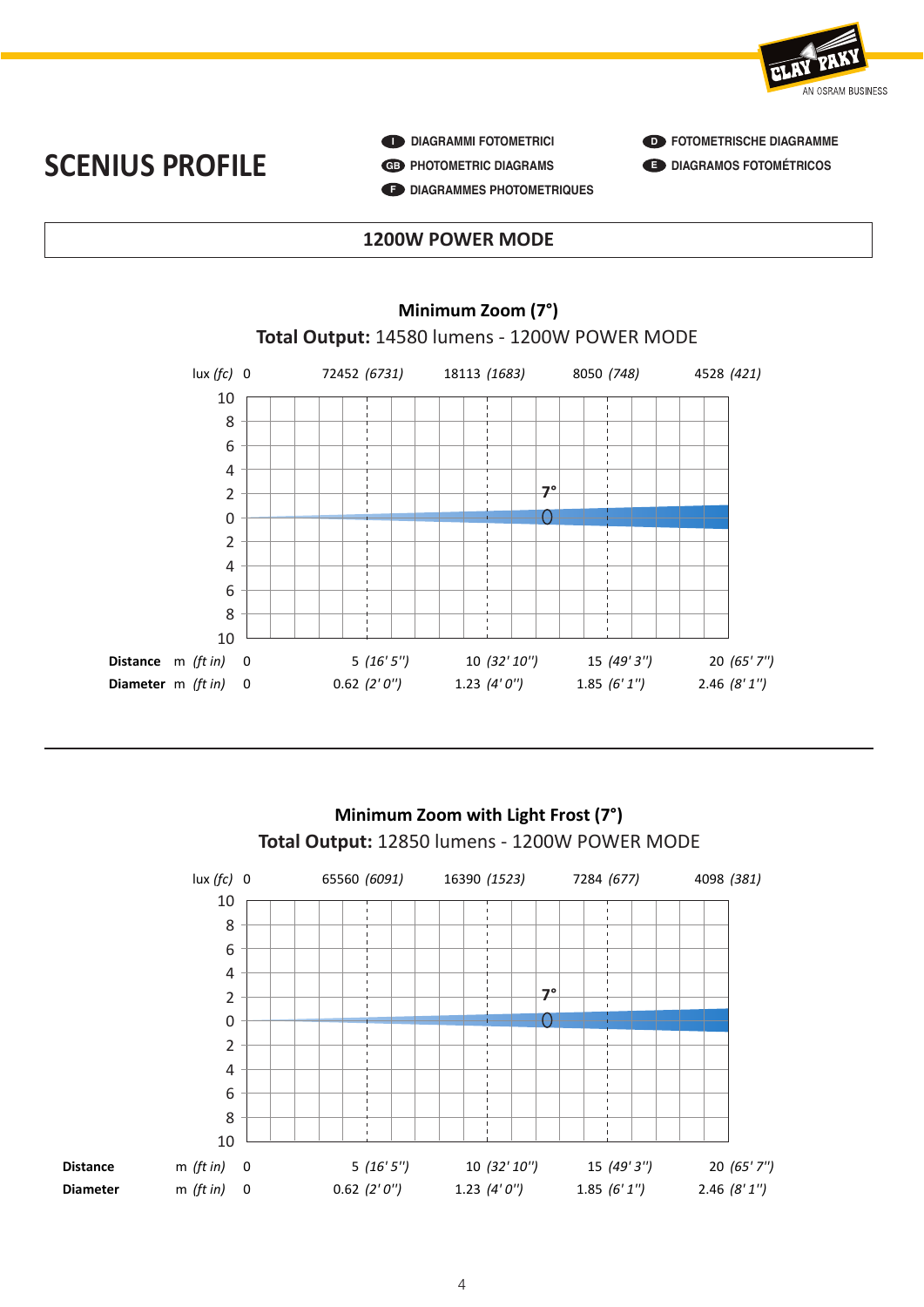

*Key Diameter 10%-50%: beam diameter for 10% and 50% of maximum illumination.*

**I DIAGRAMMI FOTOMETRICI GB PHOTOMETRIC DIAGRAMS F DIAGRAMMES PHOTOMETRIQUES**  **D FOTOMETRISCHE DIAGRAMME E DIAGRAMOS FOTOMÉTRICOS**





**Schematics** 

**School Control**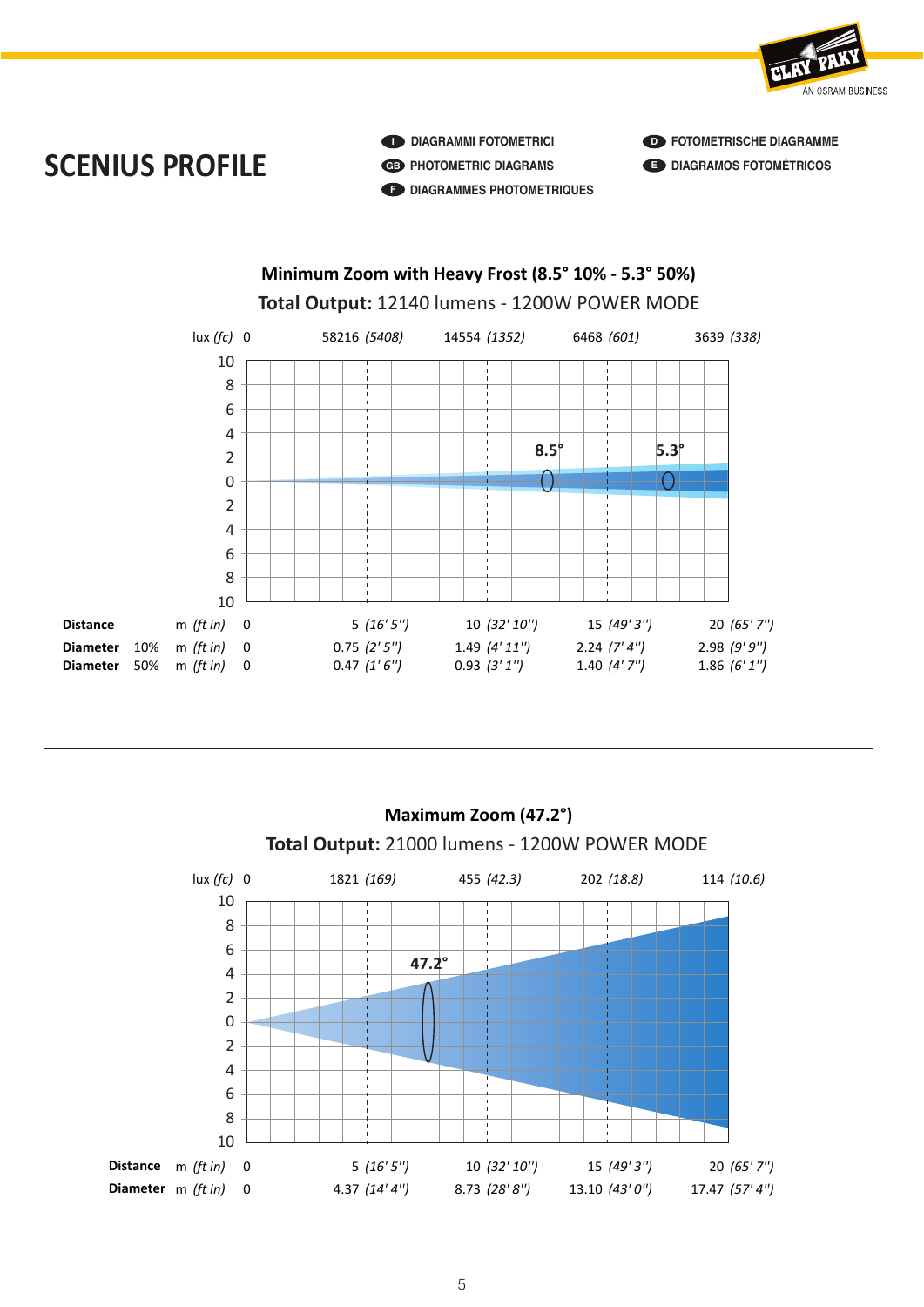

**I DIAGRAMMI FOTOMETRICI GB PHOTOMETRIC DIAGRAMS F DIAGRAMMES PHOTOMETRIQUES**  **D FOTOMETRISCHE DIAGRAMME E DIAGRAMOS FOTOMÉTRICOS**



**Schematics** 

0 1521 *(141)* 380 *(35.3)* 169 *(15.7)* 95 *(8.83)* **Total Output:** 18130 lumens - 1200W POWER MODE **Maximum Zoom with Heavy Frost (54.8° 10% - 41.6° 50%)** lux *(fc)* 8 0 1521 *(141)* 380 *(35.3)* 169 *(15.7)* 95 *(8.83)* **Distance** m *(ft in)* 0 5 *(16' 5'')* 10 *(32' 10'')* 15 *(49' 3'')* 20 *(65' 7'')* **Diameter** 10% m *(ft in)* 0 5.18 *(17'* 0'') 10.37 *(34'* 0") 15.55 *(51'* 0") 20.73 *(68'* 0") lux *(fc)* 10 6 4 2 0 2 4 6 8 10 0 1521 *(141)* 380 *(35.3)* 169 *(15.7)* 95 *(8.83)*  $\downarrow$ **54.8° 41.6°**

**Diameter** 50% m *(ft in)* 0 3.80 *(12' 6'')* 7.60 *(24' 11'')* 11.40 *(37' 5'')* 15.20 *(49' 10'* 

**Diameter** 50% m *(ft in)* 0 3.80 *(12' 6'')* 7.60 *(24' 11'')* 11.40 *(37' 5'')* 15.20 *(49' 10'')* 

**er** 50% m *(ft in)* 0 3.80 *(12' 6'')* 7.60 *(24' 11'')* 11.40 *(37' 5'')* 15.20 *(49' 10'')*